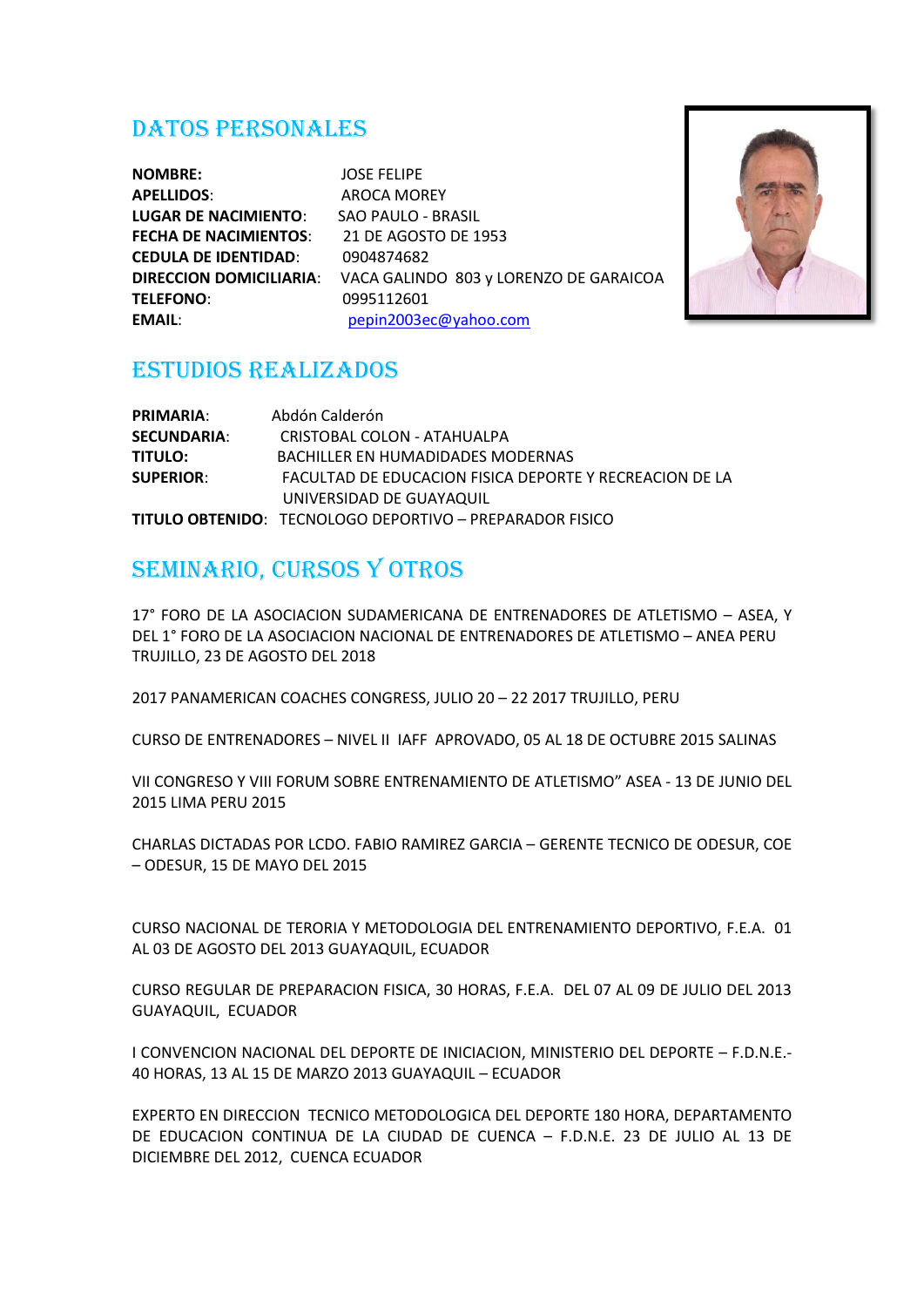"CURSO NACIONAL DE MEDICINA DEPORTIVA "30 HORAS - F.D.N.E. DEL 24 AL 26 DE OCTUBRE DEL 2012, GUAYAQUIL – ECUADOR

"CURSO DE DIRECCION DEPORTIVA "COE DEL 10 AL 12 DE OCTUBRE DEL 2012, GUAYAQUIL – ECUADOR

"SEMINARIO TALLER DE CULTURA FISICA DE LA ESCUELA DE INFANTERIA DE MARINA "ARMADA DEL ECUADOR, 28 HORAS, 02 AL 05 DE FEBRERO 2010, GUAYAQUIL

SEMINARIO DE NUTRICION DEPORTIVA "LISA DORFMAN, MS, RD, LMHC 09 NOVIEMBRE 2007 GUAYAQUIL

"CURSO DE DIRECCION DEPORTIVA "COI - 22 AL 27 DE ABRIL DEL 2002, GUAYAQUL – ECUADOR

METODOLOGIA Y PLANIFICACION DEL ENTRENAMIENTO EN EL DEPORTE DE ALTO RENDIMIENTO, 15 HORAS "DICTADO POR LCDO. SILVESTRE RIVERA HERNANDEZ DEL 15 AL 19 DE NOVIEMBRE DEL 2004 – ARMADA DEL ECUADOR -GUAYAQUIL

CURSO NACIONAL DE PREPARACION FISICA, F.D.N.E. DEL 19 AL 23 DE ABRIL 2004 GUAYAYQUIL, ECUADOR

II SEMINARIO DE ACTUALIZACION DEPORTIVA PARA PROFESORES Y LENTRENADORES "15 HORAS DE DURACION, UNIDAD EDUCATIVA LICEO NAVAL, DEL 24 AL 28 DE FEBRERO 2003 GUAYAQUIL

CURSO DE ACTUALIZACION PROFESIONAL EN EL AREA DE CULTURA FISICA, " DIRECCION DE EDUCACION DE LA ARMADA 40 HORAS, REALIZADO ENTRE 02 DE JULIO Y EL 03 DE AGOSTO 2001 SALINAS

SEMINARIO DE PLANIFICACION DEPORTIVA DURACION 40 HORAS," FEDEME – ESPE "SANGOLQUI 06 DE OCTUBRE DEL 2001

MODULO I DE INGLES, 60 HORAS UNIVERSIDAD DE GUAYAQUIL "FEDER "DICIEMBRE 2003

MODULO II DE INGLES, 60 HORAS, UNIVERSIDAD DE GUAYAQUIL "FEDER "AGOSTO 2003

CURSO INTERMEDIO DE WINDOWS, WORD Y EXCEL, 40 HORAS UNIVERSIDAD DE GUAYAQUIL "FEDER "NOVIEMBRE DEL 2002

CURSO BASICO DE WINDOWS, WORD Y EXCEL, 40 HORAS UNIVERSIDAD DE GUAYAQUIL "FEDER " MAYO DEL 2002

CURSO DE ENTRENADORES NIVEL I IAFF, 20 DE JULIO AL 04 DE AGOSTO 1998 GUAYAQUIL

CURSO DE ACTUALIZACION Y PLANIFICACION DEPORTIVA 30 HORAS, "FDG "JUNIO 21 1996

CURSO DE NIVEL BASICO PARA JUECES Y CRONOMETRISTAS DE ATLETISMO "F.E.A. "DEL 21 AL 24 DE OCTUBRE DE 1992

PRIMER SEMINARIO DEPORTIVO DE PROFESORES DE EDUCACION FISICA "ESCUELA SUPERIOR NAVAL" DEL 11 AL 15 DE JULIO 1988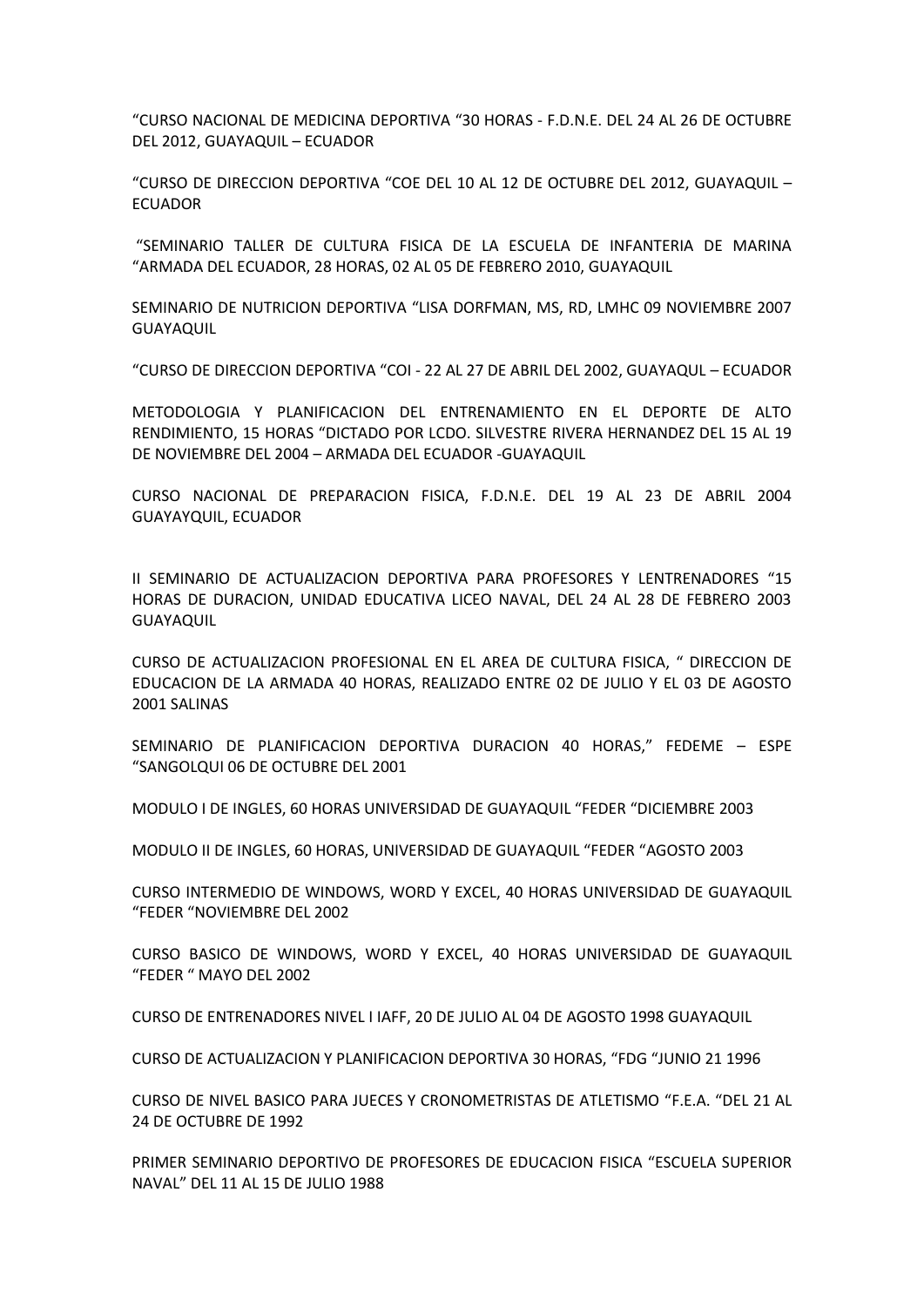CURSO NACIONAL DE ATLETISMO NIVEL MEDIO, 50 HORAS "COE – F.E.A. " DEL 08 AL 20 DE FFEBRERO DE 1988

ESTUDIOS DE ACTUALIZACION DE CONOCIMIENTOS TECNICOS EN EL ATLETISMO "ESCUELA DE ALTO RENDIMIENTO DE ATLETISMO DE MOSCU. DEL 29 DE AGOSTO AL 27 DE SEPTIEMBRE DE 1986

CURSO NACIONAL DE ALTO NIVEL DE CAPACITACION DE ENTRENADORES DE ATLETISMO, "COE" GUAYAQUIL DEL 08 AL 31 DE MAYO 1980

CURSO DE ENTRENADORES DE ATLETISMO – "COMITÉ ORGANIZADOR DE LOS VI JUEGOS DEPORTIVOS NACIONALES" 12 DE JUNIO DE 1976

### EXPERIENCIA LABORAL

ENTRENADOR DE ATLETISMO DEL CLUB "ASOCIACION DEPORTIVA NAVAL "JUNIO 2019 HASTA LA PRESENTE.

ARMADA DEL ECUADOR "ESCUELA SUPERIOR NALVAL, ENTRENADOR DE ATLETISMO DESDE MARZO 1980 - AGOSTO 2011 – DIRECCION DE EDUCACION Y DOCTRINA DE LA MARINA, ENTRENADOR DE ATLETISMO, PREPARADOR FISICO DE DEPORTES MILITARES Y ASESOR "SEPTIEMBRE 2011 A MAYO DEL 2019.

PREPARADOR FISICO DE LA SELECCIÓN DE BASKET FEMENINO DE LA FEDERACION DEPORTIVA DEL GUAYAS 2007- 2008

LICEO NAVAL (PRESTANDO SERVICIO) ASESOR DEPORTIVO, INSPECTOR DE DEPORTES Y ENTRENADOR DE ATLETISMO, 2002 AL 2007

UNIVERSIDAD AGRARIA Y F.D.G. "ORGANIZADOR Y JUEZ EN EL CAMPEONATO NACIONAL DE ATLETISMO IINFANTIL EN MILAGRO 12 DE DICIEMBRE DE 1999

ENTRENADOR DE ATLETISMO DEL ESPIRITU SANTO, GUAYAQUIL - 1988

ENTRENADOR DE ATLETISMO DE F.D.G. 1983 – 1986

COLEGIO LICEO NAVAL "ENTRENADOR DE ATLETISMO" 1980 – 1986

MIENBO DE LA COMISION TECNICA DEL COMITÉ ORGANIZADOR DEL CAMPEONATO BARRIAL DE ATLETISMOO ABRIL 1986

VOCAL PRINCIPAL DE AL ASOCIACION PROVINCIAL DE ATLETISMO 1997 – 2002

ASISTENTE DE ENTRENADOR DE ATLETISMO DEL COLEGIO CRISTOBAL COLON 1975 – 1977TT